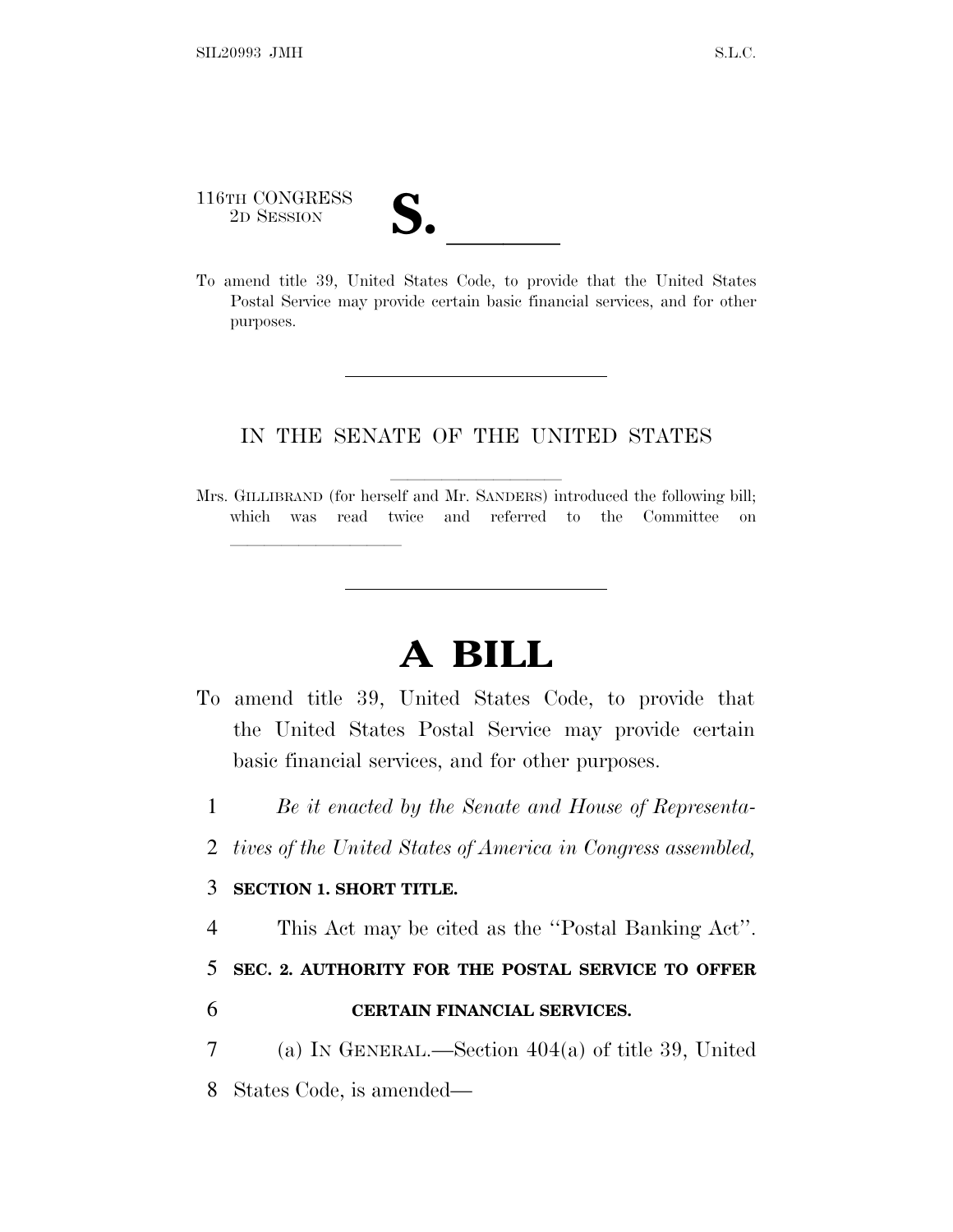| $\mathbf{1}$   | $(1)$ in paragraph $(7)$ , by striking "and" at the  |
|----------------|------------------------------------------------------|
| $\overline{2}$ | end;                                                 |
| 3              | $(2)$ in paragraph $(8)$ , by striking the period at |
| $\overline{4}$ | the end and inserting a semicolon; and               |
| 5              | $(3)$ by adding at the end the following:            |
| 6              | "(9) to provide basic financial services, includ-    |
| 7              | $ing$ —                                              |
| 8              | "(A) low-cost, small-dollar loans, not to ex-        |
| 9              | ceed $$500$ at a time, or $$1,000$ from 1 year of    |
| 10             | the issuance of the initial loan, as adjusted an-    |
| 11             | nually by the Postmaster General to reflect any      |
| 12             | change in the Consumer Price Index for All           |
| 13             | Urban Consumers of the Department of Labor;          |
| 14             | "(B) small dollar lending servicing, which           |
| 15             | shall ensure that the customer's access to the       |
| 16             | products and the public interest is given signifi-   |
| 17             | cant consideration; and                              |
| 18             | "(C) small checking accounts and interest-           |
| 19             | bearing savings accounts, not to exceed the          |
| 20             | greater of-                                          |
| 21             | "(i) $$20,000$ per account; and                      |
| 22             | "(ii) 25 percent of the median account               |
| 23             | balance reported in the Federal Deposit              |
| 24             | Insurance Corporation's quarterly Consoli-           |
| 25             | dated Reports of Condition and Income;               |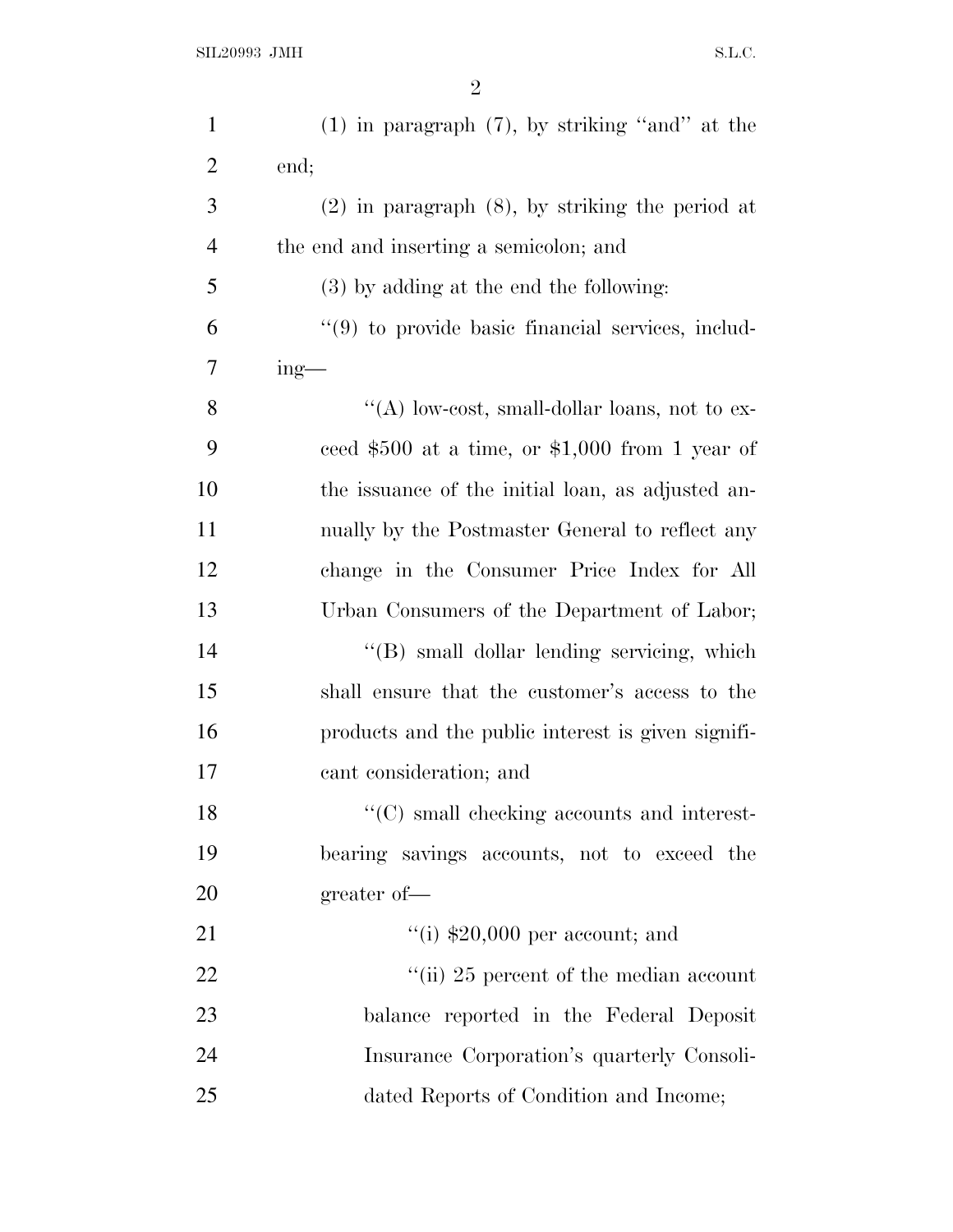| $\mathbf{1}$   | "(D) transactional services, including debit            |
|----------------|---------------------------------------------------------|
| $\overline{2}$ | cards, automated teller machines, online check-         |
| 3              | ing accounts, check-cashing services, automatic         |
| $\overline{4}$ | bill-pay, mobile banking, or other products or          |
| 5              | partnerships that allow users to engage in the          |
| 6              | financial services described in this paragraph;         |
| $\overline{7}$ | $\lq\lq(E)$ remittance services, including the re-      |
| 8              | ceiving and sending of money to domestic or             |
| 9              | foreign recipients; and                                 |
| 10             | $\lq\lq(F)$ such other basic financial services as      |
| 11             | the Postal Service determines appropriate in            |
| 12             | the public interest;                                    |
| 13             | $\cdot$ (10) to set interest rates and fees for the fi- |
| 14             | nancial instruments and products provided by the        |
| 15             | Postal Service that—                                    |
| 16             | $\lq\lq$ ensures that the customer access to            |
| 17             | the products and the public interest is given           |
| 18             | significant consideration;                              |
| 19             | "(B) ensures that interest rates on savings             |
| 20             | accounts are at least 100 percent of the Federal        |
| 21             | Deposit Insurance Corporation's weekly<br>na-           |
| 22             | tional rate on nonjumbo savings accounts; and           |
| 23             | "(C) ensures that the total interest rates              |
| 24             | on small-dollar loan amounts—                           |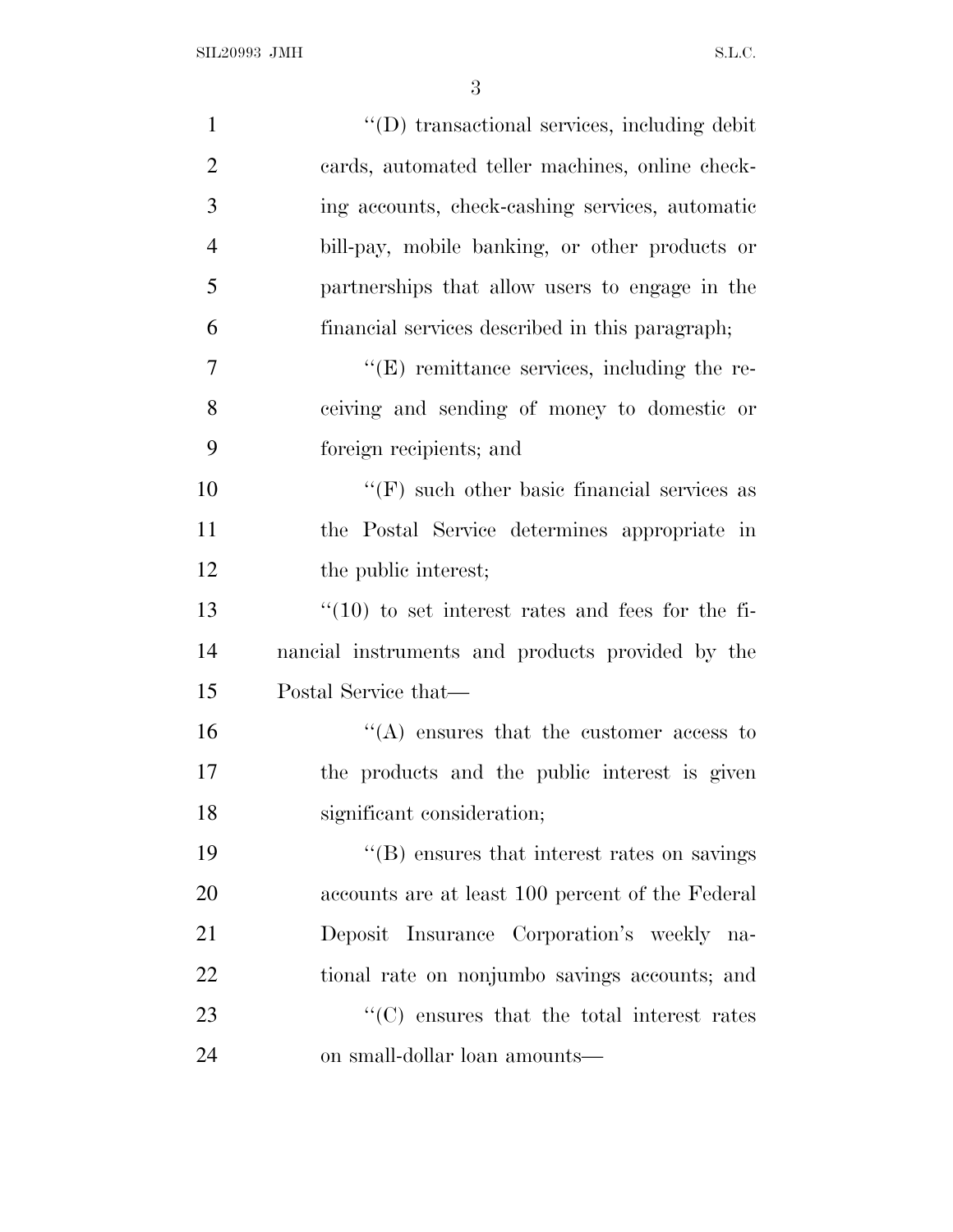SIL20993 JMH S.L.C.

| $\mathbf{1}$   | "(i) are inclusive of interest, fees,                      |
|----------------|------------------------------------------------------------|
| $\overline{2}$ | charges, and ancillary products and serv-                  |
| 3              | ices; and                                                  |
| $\overline{4}$ | "(ii) do not exceed 101 percent of the                     |
| 5              | Treasury 1 month constant maturity rate;                   |
| 6              | and                                                        |
| 7              | $``(11)$ to provide all financial products and serv-       |
| 8              | ices in subsection (a) exclusively, ensuring that the      |
| 9              | customer's access to the products and the public in-       |
| 10             | terest is given significant consideration, and not         |
| 11             | through a partnership or contract with private insti-      |
| 12             | tutions, including insured depository institutions.".      |
| 13             | (b) NO BANK CHARTER.—The United States Postal              |
| 14             | Service shall not be granted a bank charter, become an     |
| 15             | insured depository institution, as defined in section 3 of |
|                | 16 the Federal Deposit Insurance Act (12 U.S.C. 1813), for |
| 17             | the purpose of capital requirements.                       |
| 18             | (c) UCC.—The United States Postal Service shall be         |
| 19             | subject to the provisions of article 4 of the Uniform Com- |
| 20             | mercial Code.                                              |
| 21             | (d) REGULATIONS.—The Postmaster General, in con-           |
| 22             | sultation with the Secretary of the Treasury, the Bureau   |
| 23             | of Consumer Financial Protection, and the Federal bank-    |
| 24             | ing agencies, shall promulgate regulations carrying out    |
| 25             | this Act and the amendments made by this Act.              |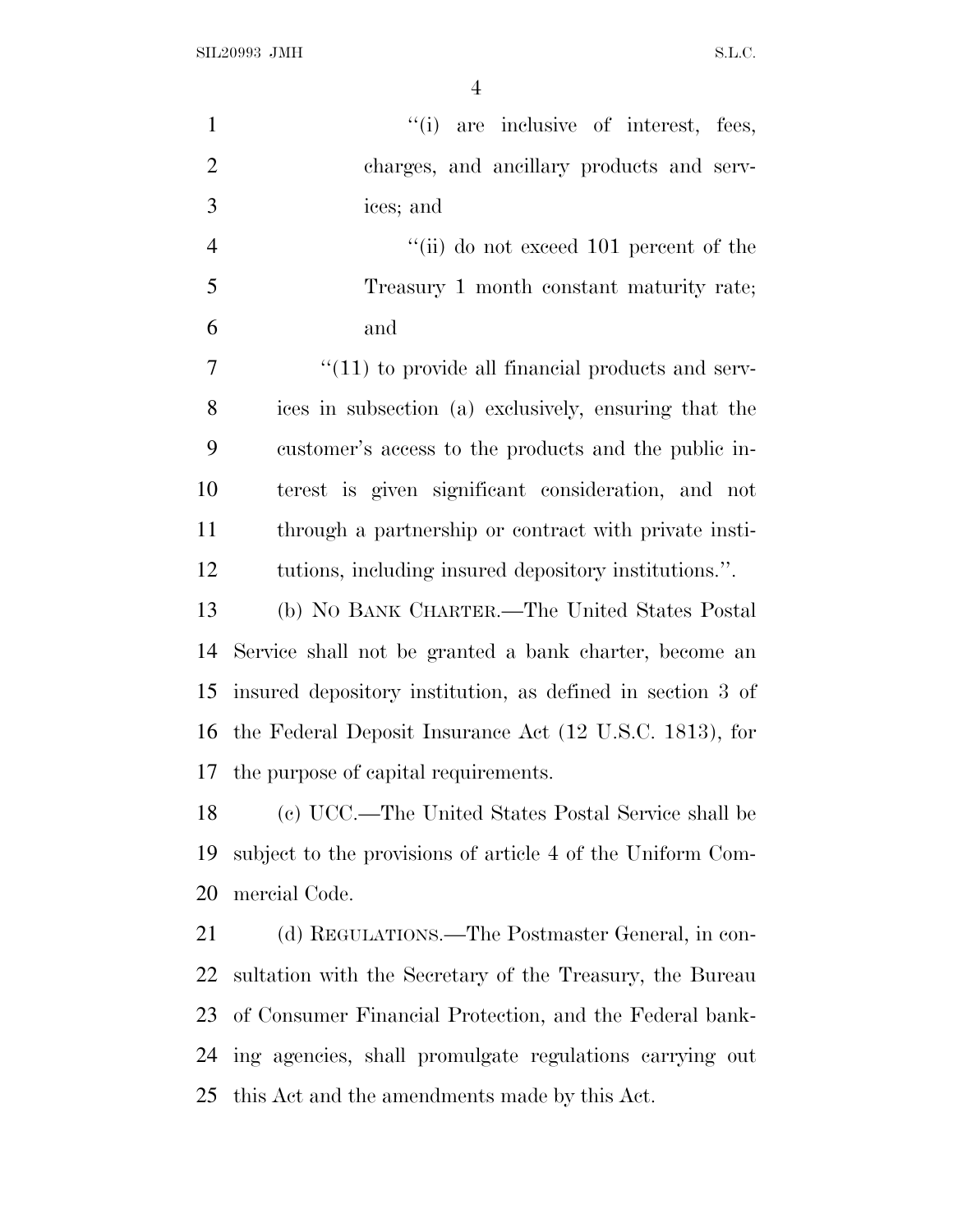| $\mathbf{1}$   | (e) TECHNICAL AND CONFORMING AMENDMENT.—                   |
|----------------|------------------------------------------------------------|
| $\overline{2}$ | (1) IN GENERAL.—Section $404(e)(2)$ of title 39,           |
| 3              | United States Code, is amended by adding at the            |
| $\overline{4}$ | end the following: "The preceding sentence shall not       |
| 5              | apply to any financial service offered by the Postal       |
| 6              | Service under subsection $(a)(9)$ .".                      |
| 7              | (2) FEDERAL RESERVE ACT.—Section 11 of the                 |
| 8              | Federal Reserve Act is amended—                            |
| 9              | (A) by redesignating the second subsection                 |
| 10             | (s) (relating to assessments, fees, and other              |
| 11             | charges for certain companies) as subsection               |
| 12             | $(t)$ ; and                                                |
| 13             | (B) by adding at the end the following:                    |
| 14             | "(u) FUNDING FOR POSTAL FINANCIAL SERVICES.-               |
| 15             | The Board, in consultation with the Chairman of the        |
| 16             | Board and the Postmaster General, shall transfer to the    |
| 17             | Postmaster General such sums as may be necessary to        |
| 18             | carry out the services described in section $404(a)(9)$ of |
| 19             | title 39, United States Code, which shall—                 |
| 20             | $\lq(1)$ be sufficient to ensure that the products         |
| 21             | described in that section shall substantially decrease     |
| <u>22</u>      | the number of people who do not have a bank ac-            |
| 23             | count or use alternative financial products such as        |
| 24             | payday lending, check cashing, prepaid debt cards,         |
| 25             | and overdraft fees; and                                    |